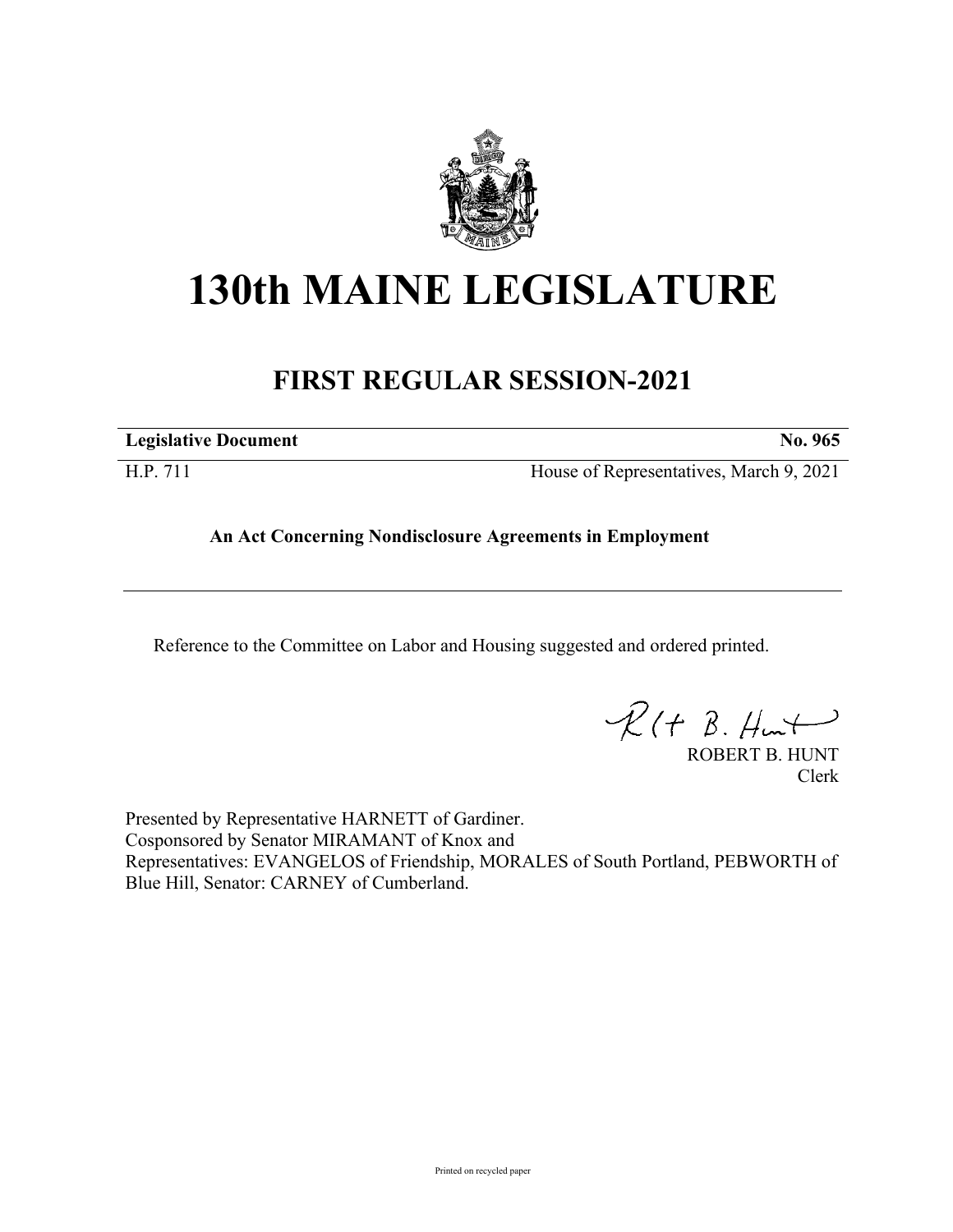| 1              | Be it enacted by the People of the State of Maine as follows:                                 |
|----------------|-----------------------------------------------------------------------------------------------|
| $\overline{2}$ | Sec. 1. 26 MRSA §599-C is enacted to read:                                                    |
| 3              | §599-C. Nondisclosure agreements                                                              |
| $\overline{4}$ | <b>1. Employer defined.</b> As used in this section, unless the context otherwise indicates,  |
| 5              | "employer" means a person in this State that employs individuals and includes the State       |
| 6              | and political subdivisions of the State. "Employer" includes a person acting in the interest  |
| 7              | of an employer directly or indirectly.                                                        |
| 8              | 2. Certain preemployment and employment agreements prohibited. An employer                    |
| 9              | may not require an employee, intern or applicant for employment to enter into a contract      |
| 10             | or agreement that waives or limits any right to report or discuss discrimination, retaliation |
| 11             | or harassment occurring in the workplace or at work-related events.                           |
| 12             | 3. Certain settlement, separation and severance agreements prohibited. An                     |
| 13             | employer may not require an employee, intern or applicant for employment to enter into a      |
| 14             | settlement, separation or severance agreement that includes a provision that:                 |
| 15             | A. Limits an individual's right to report, testify or provide evidence to a federal or state  |
| 16             | agency that enforces employment or discrimination laws;                                       |
| 17             | B. Prevents an individual from testifying or providing evidence in federal and state          |
| 18             | court proceedings in response to legal process; or                                            |
| 19             | C. Prohibits an individual from reporting conduct to a law enforcement agency.                |
| 20             | 4. Mutuality of nondisclosure agreements. A settlement, separation or severance               |
| 21             | agreement may include a provision that prevents the subsequent disclosure of factual          |
| 22             | information relating to a claim of discrimination, retaliation or harassment, but only if:    |
| 23             | A. The employee, intern or applicant for employment initiates a request for such a            |
| 24             | provision;                                                                                    |
| 25             | B. The provision applies to all parties to the agreement to the extent otherwise              |
| 26             | permitted by law;                                                                             |
| 27             | C. The agreement clearly states that the individual retains the right to report, testify or   |
| 28             | provide evidence to federal and state agencies that enforce employment or                     |
| 29             | discrimination laws and to testify and provide evidence in federal and state court            |
| 30             | proceedings; and                                                                              |
| 31             | D. The employer retains a copy of the agreement for 6 years following the execution           |
| 32             | of the agreement or the end of employment, whichever is later. Records required to be         |
| 33             | kept by this paragraph must be accessible to any representative of the Department of          |
| 34             | Labor at any reasonable hour.                                                                 |
| 35             | <b>5. Enforcement.</b> The Department of Labor shall enforce this section.                    |
| 36             | <b>6. Penalties.</b> An employer that violates this section:                                  |
| 37             | A. May be assessed a fine of up to \$1,000 for each violation of this section, which          |
| 38             | must be paid to the Treasurer of State; and                                                   |
| 39             | B. Shall pay liquidated damages to the individual in an amount equal to 3 times the           |
| 40             | amount of the total assessed fines, except that for an employer's discharge of or refusal     |